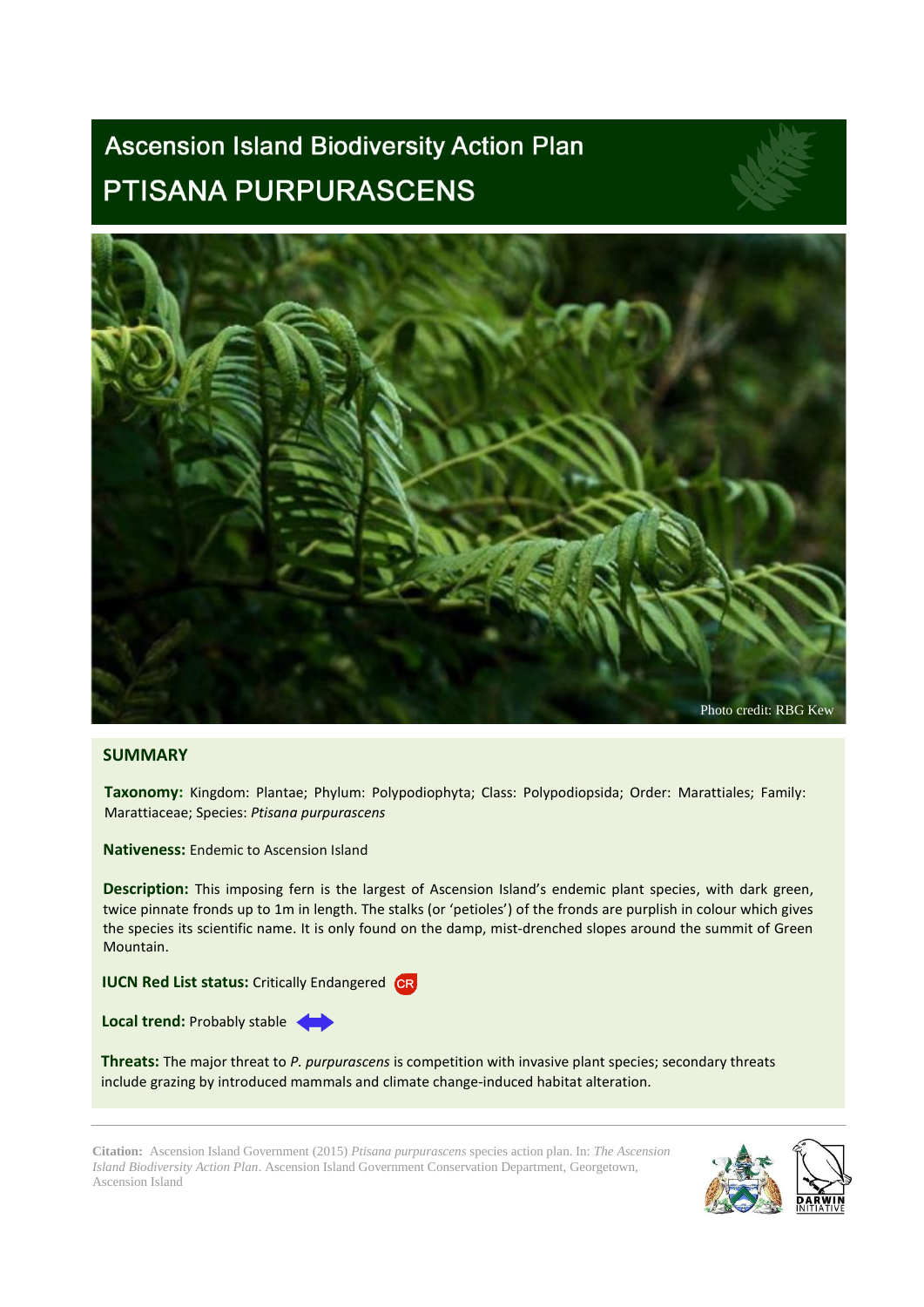

## **2. Distribution**

#### **Global**

*Ptisana purpurascens* is endemic to Ascension Island.

### **Local**

*Ptisana purpurascens* is known only from the central part of Ascension Island. It occurs on the uppermost slopes of Green Mountain at altitudes between 700 and 860m. The majority of the population is confined to a small area on steep, south and east facing slopes descending from the summit to the intersection of Elliott's Pass with Buddleia Ravine and Gooseberry Ravine. This area has retained the last vestiges of a fern-dominated community similar to that observed by early visitors to the island, although it is increasing invaded by nonnative weeds. A few isolated patches are scattered in the highest parts of the south west slopes of Green Mountain, where it is very rare. A small number of individuals have also established in the adjacent bamboo thicket at the summit, and under cloud forest trees nearby. The total extent of occurrence is approximately 12 ha, and the area of occupancy less than 4.5 ha. Distribution of *Ptisana purpurascens* in March 2014 (AIG



Conservation Department, unpublished data). Symbol sizes are scaled according to total numbers of plants encountered.

| 3. Status            |                               |        |                 |                     |                              |
|----------------------|-------------------------------|--------|-----------------|---------------------|------------------------------|
| Population estimate: | 600-800 mature<br>individuals | Trend: | Probably stable | <b>IUCN status:</b> | <b>Critically Endangered</b> |

Obtaining reliable population estimates for *P. purpurascens* is extremely challenging due to the inaccessibility of its main population centres, and the risks of damaging its remaining, fragile habitat during physical surveys. Several attempts to quantify the total population have been made: Cronk described a population of "several hundred" individuals in 1976 [1]; Gray et al. estimated the total population at over 500 individuals in 2005 [2]; and Niissalo et al. report a total of 600 – 800 mature individuals based on data collected between 2008 and 2010 [3]. *P. purpurascens* may never have been particularly common and numbers have probably not changed greatly in recent years since plants appear to be rather long-lived and are able to compete favourably with introduced vegetation when mature [1,4]. The main concern is the apparently low rate of seedling recruitment within major population centres [4]. Until further research has been conducted, it is not possible to be certain whether this is a natural phenomenon or indicates a potentially serious decline in ecological viability. One possible explanation is that the recruitment of young ferns was once concentrated on temporary patches of damp, open ground where land slips or the death of large, old *P. purpurascens* clusters had created gaps. These ephemeral habitats are now extremely rare. Any canopy gaps are rapidly in-filled by weeds, especially cow grass *Paspalum scrobiculatum*, which cover the ground before fern gametophytes can establish. If the rate of *P. purpurascens* recruitment has declined substantially due to habitat deterioration, then the consequences may only become evident over a long time period as older plants die.

# **4. Ecology**

#### Habitat

*P. purpurascens* is predominantly found on high altitude, south and east facing slopes around the summit of Green Mountain. These areas are frequently bathed in mists carried on the prevailing south-easterly trade winds and remain continuously damp. Details of the original native community with which *P. purpurascens* co-existed are incomplete, but today the main native associate is the vigorous patch-forming fern *Histiopteris incisa*. As a cloud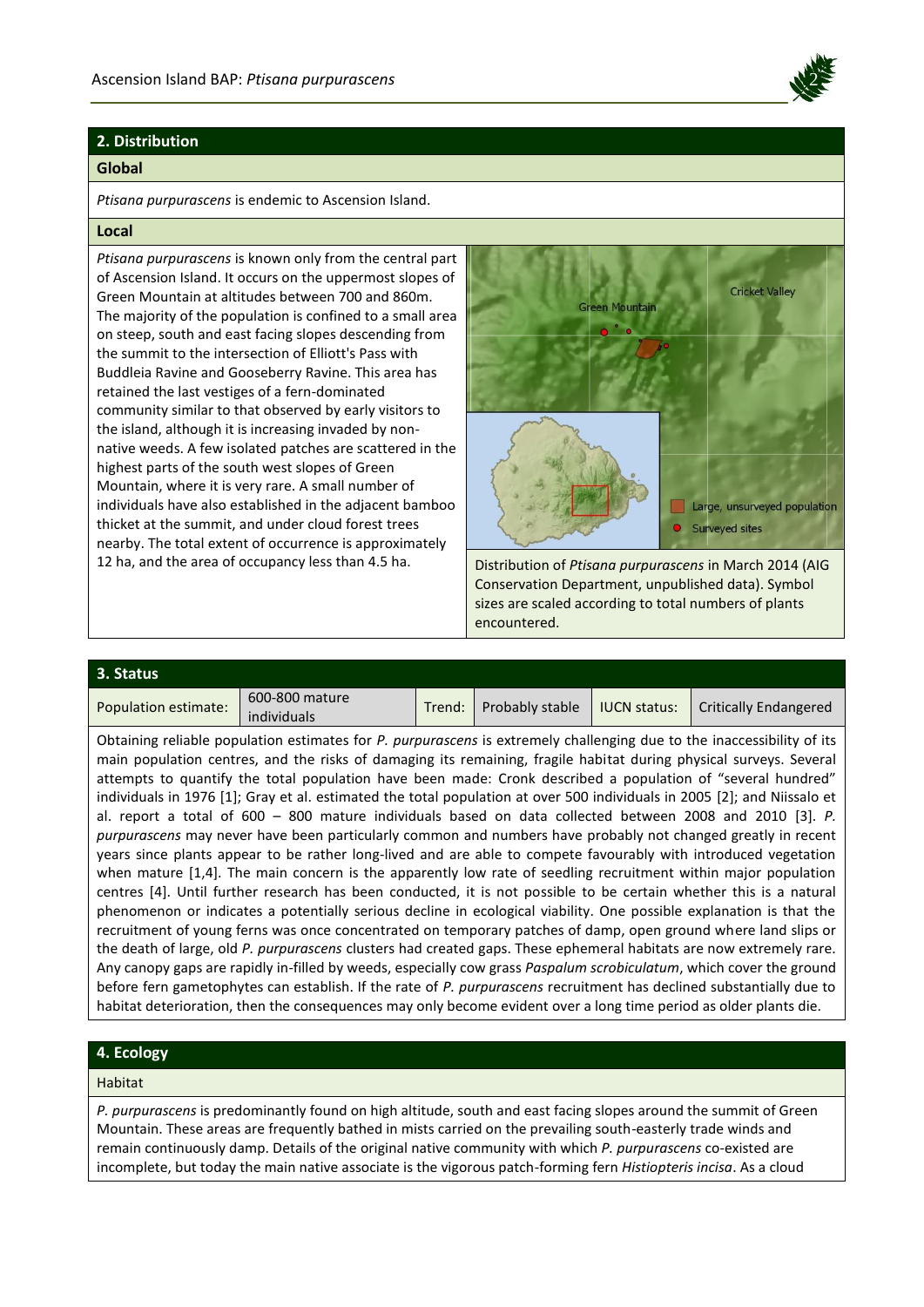

forest has developed around the summit area, the population has adapted to this environment and it now occurs both as an epiphyte and as an under-storey species in densely-shaded areas, often growing on dead wood. However, it is still relatively uncommon in such habitats.

#### Reproduction & life history

The reproductive ecology of *P. purpurascens* is poorly known. Ex-situ attempts to grow this species from spore have failed unless in vitro techniques with sugars have been utilised which might suggest that the species requires or benefits from a symbiotic fungal partner [3], as in other members of the Marattiaceae [5]. In-situ, very little recruitment has been observed within the main population centres. However, rich growths of young sporophytes have been located on a few moist banks that have not been quickly overgrown by invasive weeds, largely due to heavy shading by stands of introduced shell ginger *Alpinia zerumbet*. This suggests that *P. purpurascens* may rely on ephemeral patches of damp, bare ground for gametophyes to establish, such as those created periodically by landslips or the death of mature plants. *P. purpurascens* plants can also propagate vegetatively via crown buds, although these usually appear to remain attached to the parent plant and do not disperse. *P. purpurascens* is longlived and slow-growing, taking longer than 5 years to mature in cultivation [6].

Taxonomy & population structure

Previously classified as *Marattia purpurascens* but was placed in the new genus *Ptisana* by Murdock [7]. *Ptisana* is a tropical genus comprised of approximately 20 species, 18 of which occur in Oceania and South East Asia, 1 in Africa and Indian Ocean islands, and 1 on Ascension Island [7]. *P. purpurascens* is morphologically and genetically similar to the African and Indian Ocean *P. fraxinia* species complex [1,8] and could even be considered part of it [1]. Phylogenetic analysis has revealed strong affinities with the Seychelles endemic *P. fraxinia laboudallonia*, although several populations that are geographically closer to Ascension Island were not considered [9]. *P. f. robusta*, an endemic of Sao Tome, and two currently unnamed varieties native to continental tropical West Africa may be the closest relatives [9].

## **5. Threats\***

| Impact:   HIGH<br>8.1.2 Invasive non-native/alien species/diseases (named species) |  |
|------------------------------------------------------------------------------------|--|
|                                                                                    |  |

Habitat loss due to competition with introduced vegetation is currently the major threat to the survival of *Ptisana purpurascens*. A man-made cloud forest composed primarily of evergreen trees, shell ginger (*Alpinia zerumbet*) and dense stands of bamboo has replaced the native *Ptisana purpurascens – Histiopteris incisa* community across much of its probable former range. The last expansive area of intact habitat is highly fragmented and surrounded by a sea of grass. *Buddleja madagascarensis* and *Clerodendrum chinense* partially smother a large part of the lower habitat area and weeds such as blackberry (*Rubus pinnatus*), raspberry (*Rubus rosifolius*), Koster's curse (*Clidemia hirta*), buttonweed (*Diodia* spp.) and the pepper *Piper aduncum* are frequently found growing through the stands. The dense growths of introduced vegetation may be particularly problematic for seedling recruitment since bare patches of ground are rare and are rapidly colonised by weeds like cow grass (*Paspalum scrobiculatum*) before gametophytes can establish. Young plants are also often attacked by rabbits in more accessible locations which may further reduce recruitment rates [6].

| 11.1 Climate change & severe weather: Habitat shifting and alteration |  |  |  |  |  |  |  | Impact: UNKNOWN |  |  |
|-----------------------------------------------------------------------|--|--|--|--|--|--|--|-----------------|--|--|
|                                                                       |  |  |  |  |  |  |  |                 |  |  |

*Ptisana purpurascens* only occurs on the mist-drenched, uppermost slopes of Green Mountain, where frequent immersion in clouds provides the continuously moist environment that it requires. This marginal niche makes it highly vulnerable to the effects anthropogenic climate change. According to many global climate models, rising temperatures during the 21st century will reduce low-level cloudiness and increase the altitude of montane ecotones by hundreds of metres, resulting in the drying out and displacement of cloud forest ecosystems from many mountain peaks [10]. Since *Ptisana purpurascens* is already confined to the highest, wettest habitats on Green Mountain there is no opportunity for altitudinal range shifts to track such changes.

#### **10.3 Avalanches/landslides Impact:** MEDIUM

Due to its very small area of occupancy, *Ptisana purpurascens* is potentially highly susceptible to catastrophic events such as landslides which could instantly destroy a large proportion of the world population.

\*Threats are classified and scored according to th[e IUCN-CMP Unified Classification of Direct Threats](http://www.iucnredlist.org/technical-documents/classification-schemes/threats-classification-scheme) [11]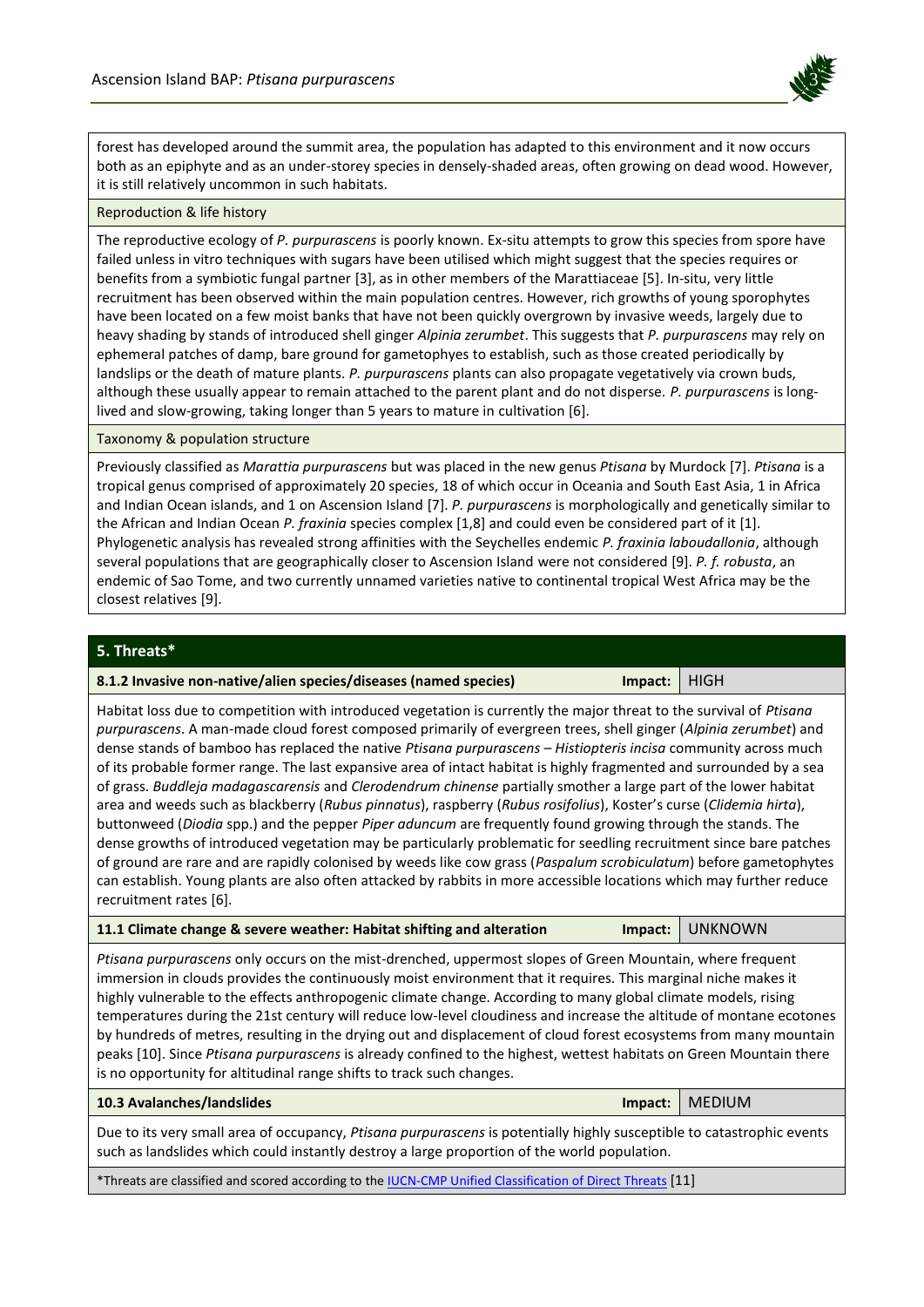

## 6. Relevant policies and legislation

#### Local

P. purpurascens is protected under the [Wildlife Protection Ordinance 2013,](http://www.ascension-island.gov.ac/wp-content/uploads/2013/04/ORD-6-2013-Wildlife-Protection-Ordinance-Asc.pdf) which prohibits the damaging, killing or possession of protected species without license.

All populations are contained within Green Mountain National Park designated under [National Protected Areas](http://www.ascension-island.gov.ac/wp-content/uploads/2013/04/LN-5-National-Protected-Areas-Order-ASC.pdf)  [Order 2014.](http://www.ascension-island.gov.ac/wp-content/uploads/2013/04/LN-5-National-Protected-Areas-Order-ASC.pdf) The [National Protected Areas Regulations 2014](http://www.ascension-island.gov.ac/wp-content/uploads/2013/04/LN-6-Regulations-for-NATION-PROTECTED-AREAS-ASC.pdf) restrict all forms of development within the national park.

## 7. Management notes

In contrast to the other mountain endemic flora, a substantial patch of the original habitat of *P. purpurascens* still exists and may yet be salvaged. The *Histiopteris incisa* – *Ptisana purpurascens* community above Buddleia ravine has probably survived in a relatively intact state because the dense, vigorous sward is reasonably resistant to invasion. Nevertheless, the remaining habitat area is surrounded by a sea of introduced weeds and further losses will almost certainly occur without management. Steep gradients and dense vegetation make working in this area challenging and it will not be practical to manually control invasive weeds growing through the fern sward without causing significant damage. However, it may be feasible to maintain a perimeter around the remaining habitat area from which larger, thicket forming species such as buddleia, shell ginger and bamboo are excluded. Given the logistical difficulties of working in this area, it may also be worth exploring biological control options for key invasive species as a more permanent and sustainable management solution. Biocontrol agents for Koster's curse (*Clidemia hirta*), *Clerodendrum chinense* and related species of wild ginger (*Alpinia* spp.) and buddleia (*Buddleja* spp.) are currently being investigated elsewhere and these could be assessed for introduction to Ascension Island [12–14].

Assuming that existing habitat areas can be maintained, a longer term programme of habitat restoration aimed at reinstating the *H. incisa* – *P. purpurascens* community across a wider area may be appropriate [4]. Currently, the lack of repeatable methods for cultivating large numbers of these species from spore is a major barrier to any restoration efforts and this must be addressed as a matter of urgency. Techniques for propagating *P. purpurascens* from crown buds have been developed and may be suitable for small scale re-introductions, but it is not advisable to re-vegetate large areas with clones due to their limited genetic diversity [4]. Sterile micro-propagation facilities are currently being established in the Territory and will hopefully improve the success of cultivation trials. However, even if sufficient cultivated stock can be produced, experiences to date suggest that restoring *P. purpurascens* in the weeddominated habitats surrounding its current stronghold will be extremely challenging. A restoration area above Elliott's Path that was cleared of introduced vegetation in 2013 to create space for a small population of mature *P. purpurascens* has been rapidly in-filled by fast-growing weeds and is already considered unmanageable. Clearly, any future restoration efforts in this area will need to rapidly establish a dense ground cover of *H. incisa* to exclude invasive weeds, and might even consider incorporating more benign exotic species to create stable, mixed communities. Further research into the ecological requirements of *P. purpurascens* is needed to guide future restoration work, in particular the conditions under which seedling recruitment occurs. If a recruitment deficit is apparent it may be necessary to create temporary re-colonisation zones within the main habitat area to encourage seedling establishment [4]. However, this would greatly increase the complexity and time demands of restoration.

Whilst the exposed locations traditionally occupied by *P. purpurascens* are essential for its survival, additional consideration must be given to the novel cloud forest habitats where it now occurs. These habitats are unlikely to host particularly high densities because the low light levels create an inhospitable environment. However, the damp, shady, evergreen forest at the summit of Green Mountain superficially resembles the habitat of related *Ptisana* species and there remains the potential that this area may yet support a significant proportion of the population. It is currently not clear whether plants fare better in the tree-dominated part of the forest or under bamboo stands, although most of the easily visible plants in the bamboo zone appear to be growing on decaying wood suggesting that this habitat may become less suitable as the remaining old trees decline. Small-scale restoration has already been trialled in both habitats with some success, although grazing of young plants by rabbits has caused significant damage outside of fenced enclosures and will need to be addressed if a wider restoration programme is to be initiated. The major competitor in this area is Koster's curse, which can grow as an epiphyte and is able to form a dense understory even in deep shade. As in more open habitats, biological control may be a suitable management option for this species. In the longer term, a programme to replenish ageing cloud forest trees may also be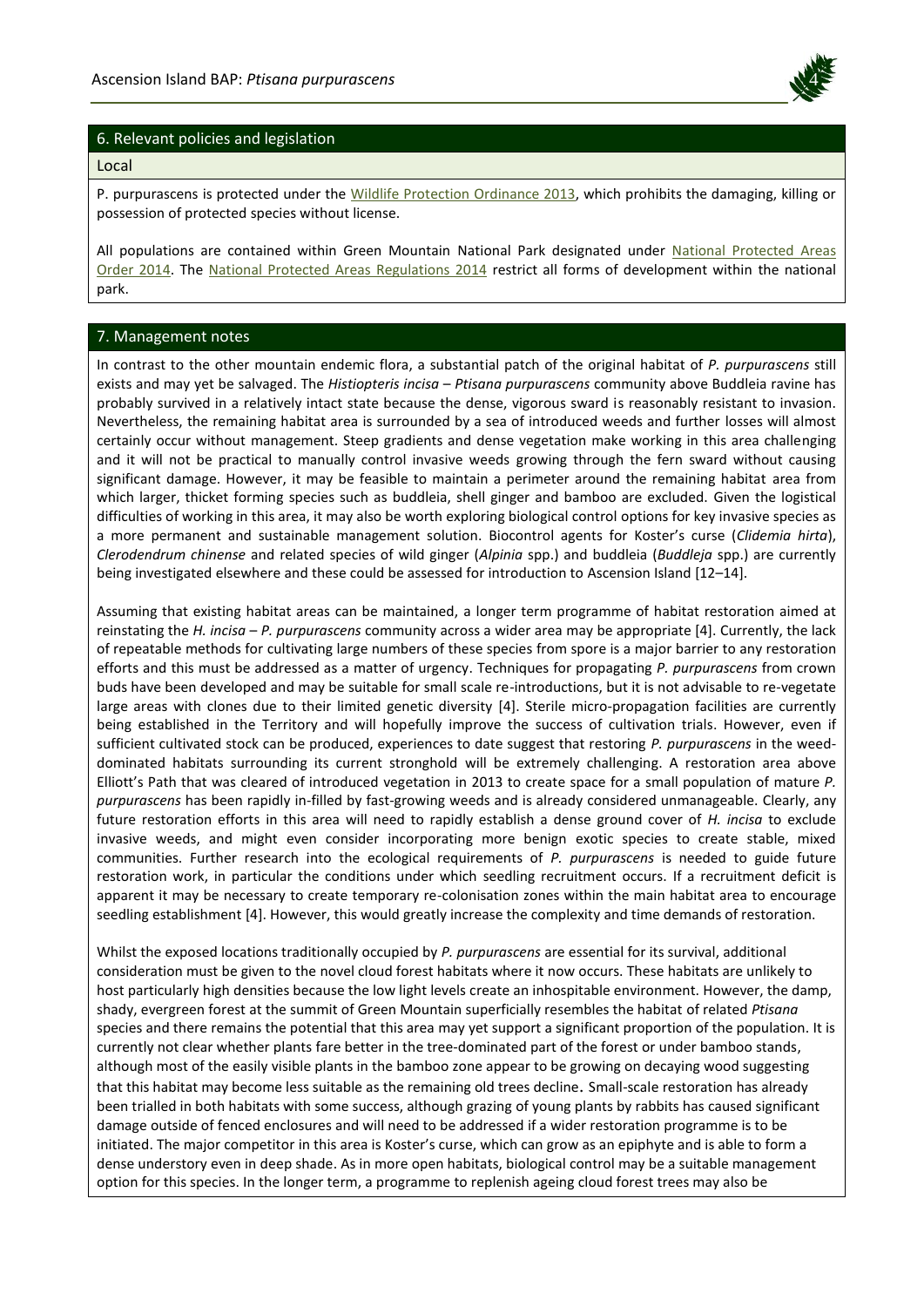

beneficial. Many of these old-growth trees were deliberately planted during efforts to forest the summit of Green Mountain during the nineteenth century and natural recruitment appears to be low or absent [15]. Instead, when mature trees fall they are generally replaced by dense thickets of fast-growing shrubs which are unsuitable as habitat for *P. purpurascens*. Replacing existing trees and expanding the cloud forest canopy into areas currently overgrown with weeds would not only benefit *Ptisana*, but could also expand the habitat area for other native and endemic epiphytes such as the grammitid fern Stenogrammitis ascensionis which is now largely confined to these areas.